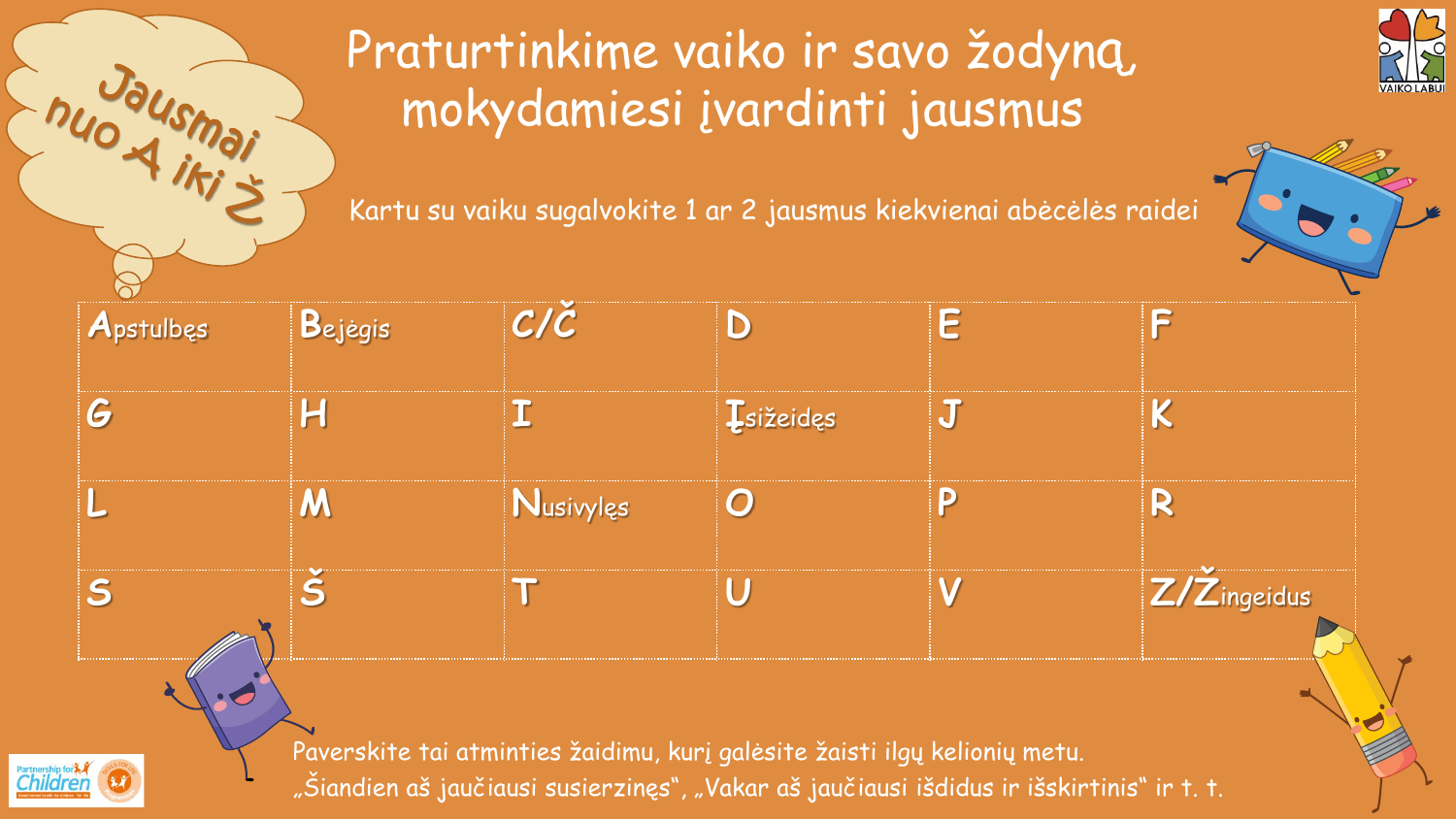# Welcome Parents!

- Welcome parents to your classroom.
- List the goals for the open house:
	- $\circ$  To help parents understand the work their child will be doing throughout the school year.
	- o To explain your expectations of their child.
	- o To share information about how parents can support their child's learning.

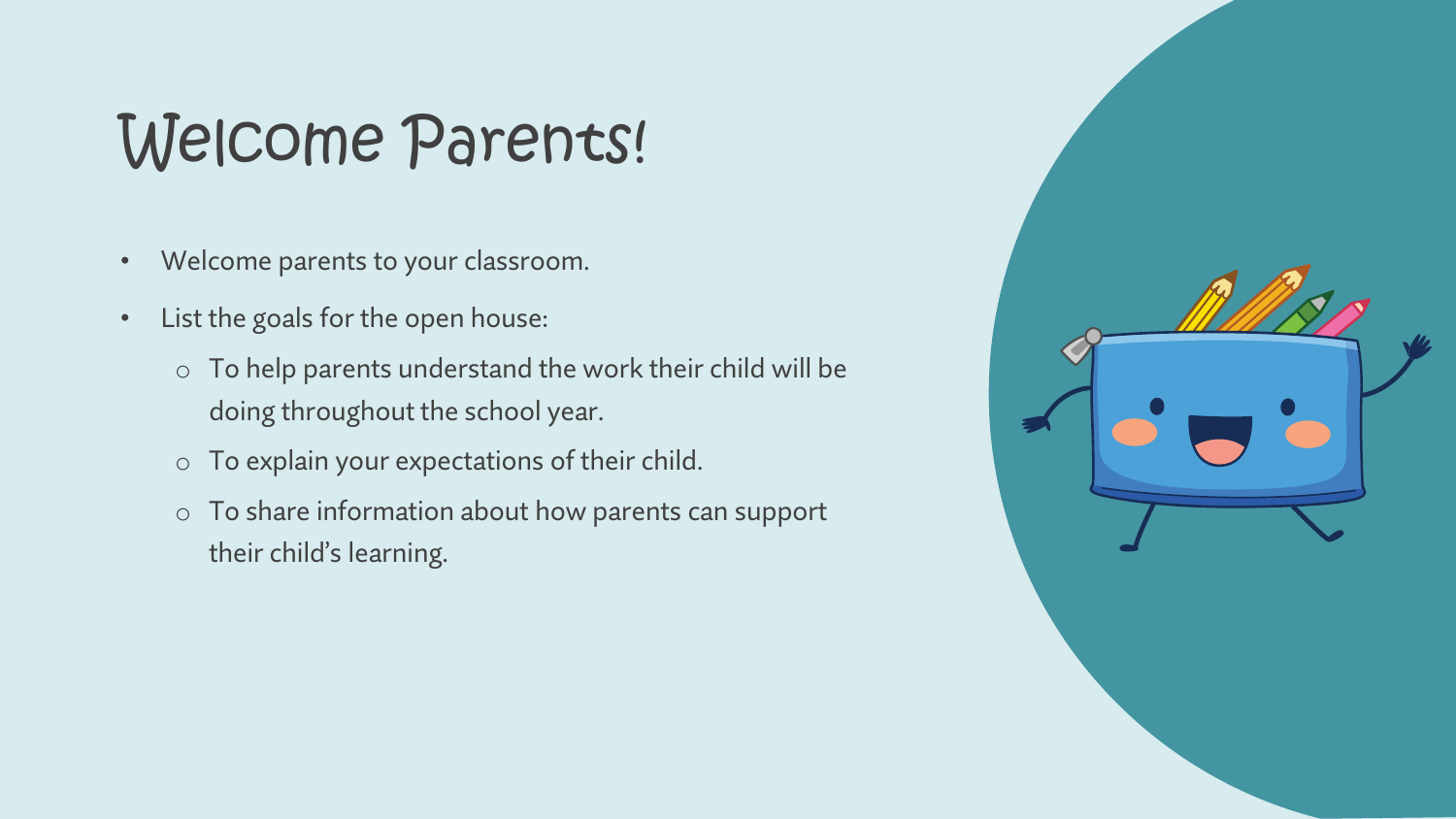

### Curriculum Goals

- Describe what the students will study during the school year, including the overall curriculum plans and goals.
- Include a detailed, colorful syllabus for parents to take home.
- Suggest ways that parents can help their child learn, such as reading together for 20 minutes a day.
- Use more than one slide to cover this information.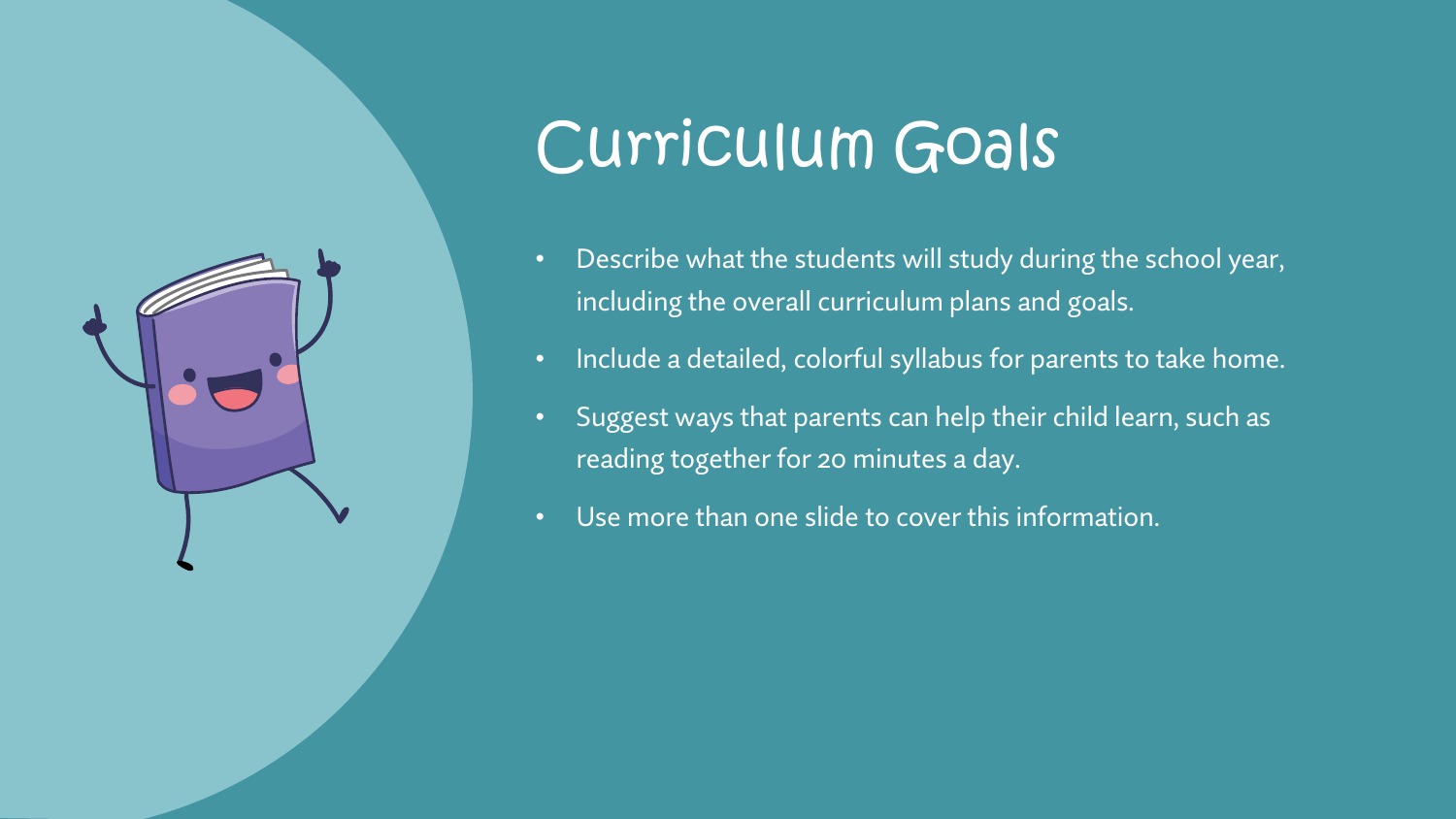# 999999999999999 In-class Activity

Invite parents to take part in an activity, and then discuss it. Some ideas include:

- Solving a math problem, such as estimating the number of beans in a jar.
- Writing an encouraging letter to their child.
- Going on a classroom scavenger hunt for their child's work, the books their child likes best, and messages from their child.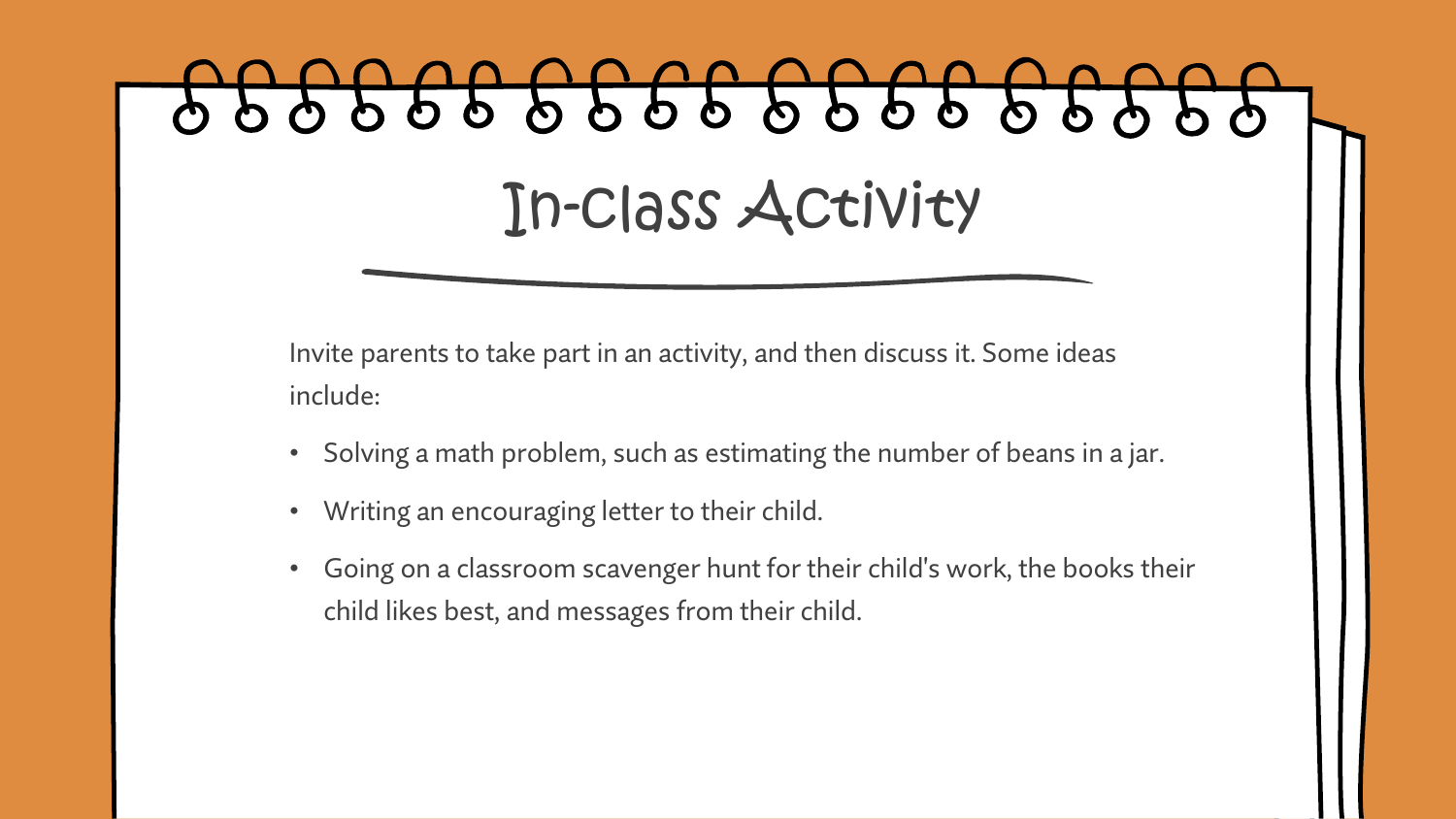### Class Information

- Explain how students will be evaluated and graded.
- Tell parents when report cards and progress reports will be sent home.
- Describe the amount of homework students can expect.
- Provide a calendar of upcoming events, such as class field trips and parent-teacher conferences

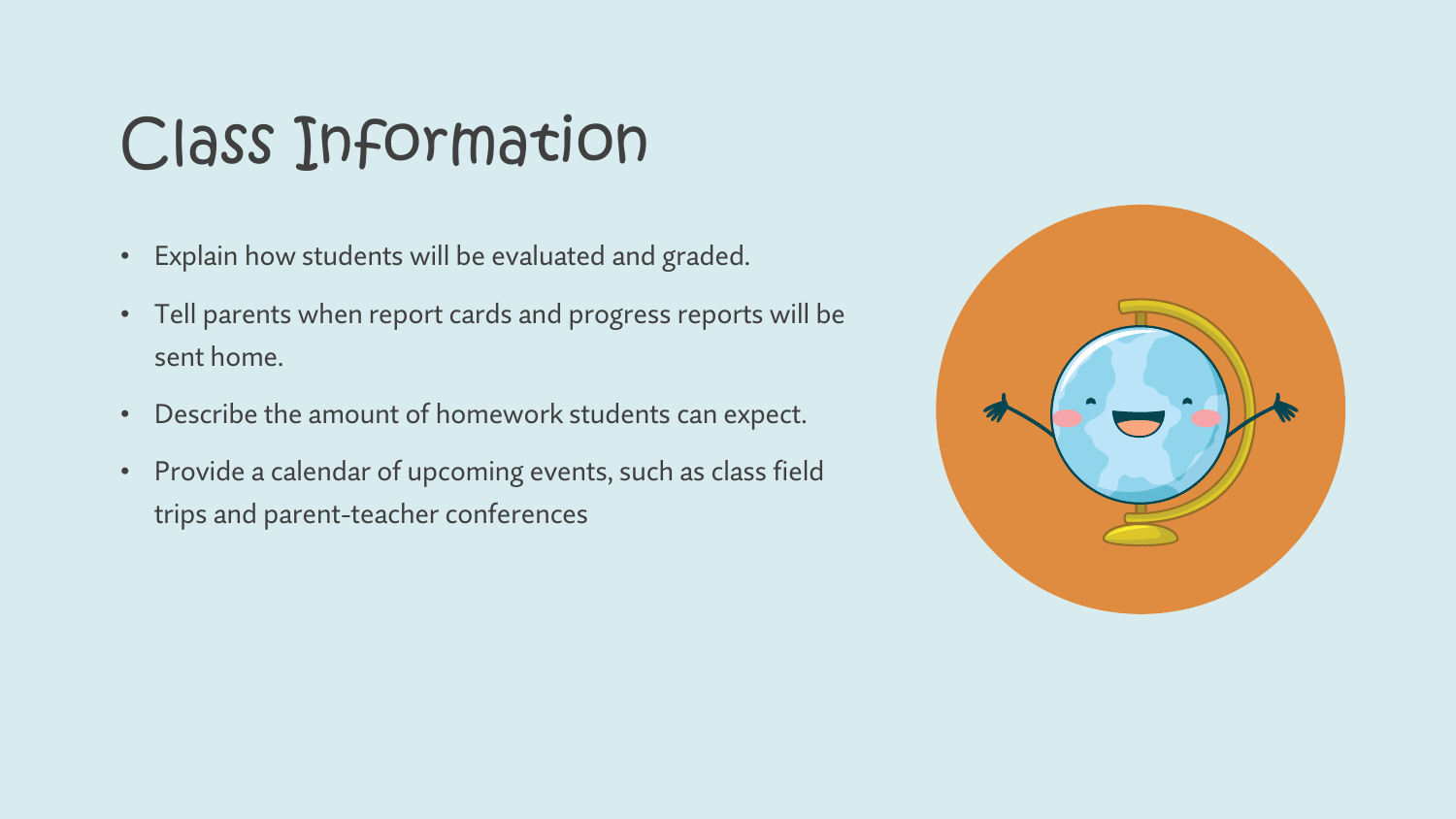

# Class Rules

- Explain the behavior you expect in your classroom.
- Your class rules might include:
	- o Be respectful.
	- o Be responsible.
	- o Follow directions.
	- o Be punctual.
	- o Be organized.
	- o Be a self-starter.
	- o Be prepared.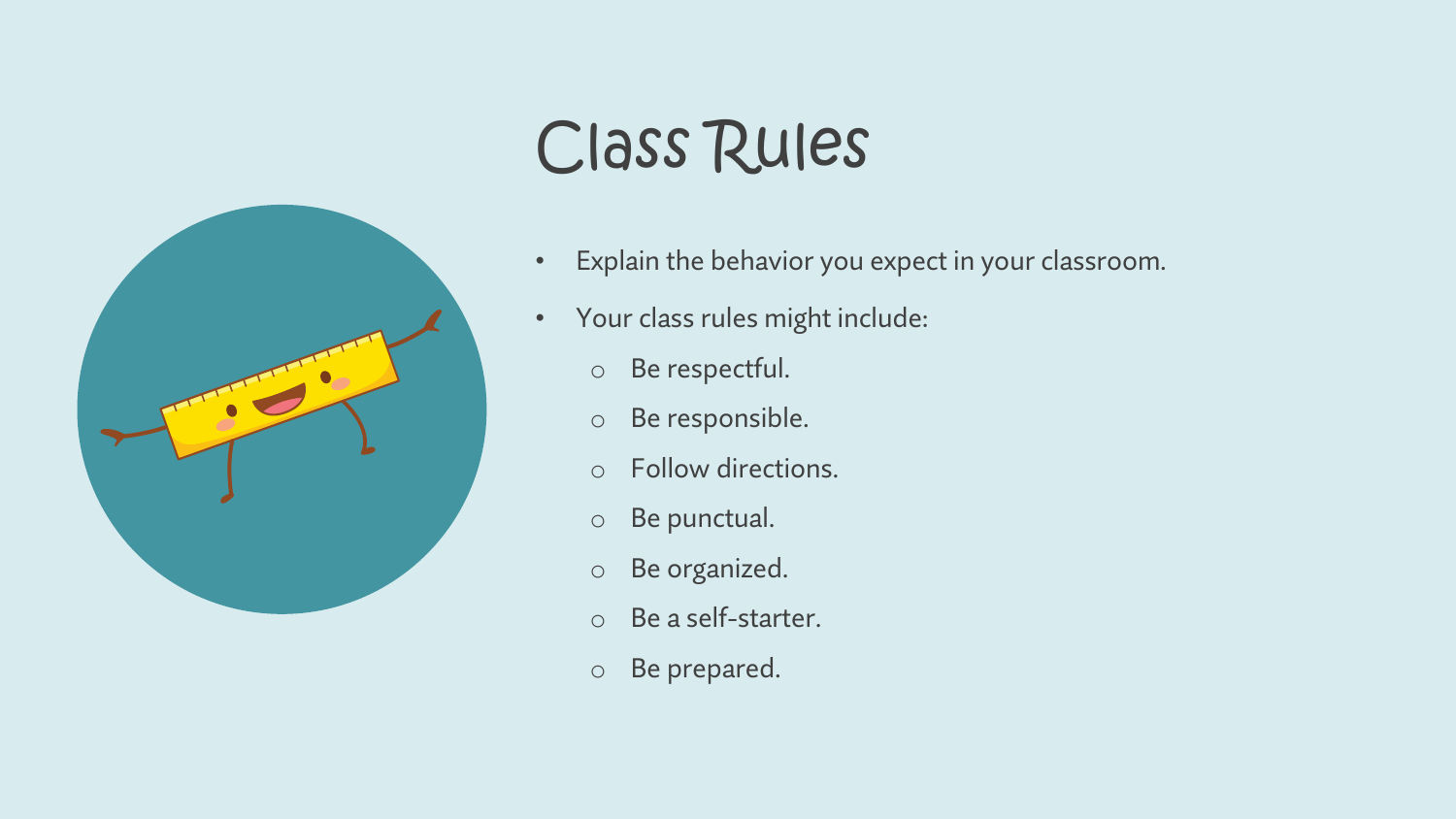

# School Policies

- Explain how the school addresses academic and behavioral problems.
- Outline the school's policies regarding tardiness, absence, and discipline.
- Provide policy information about:
	- o School cancellations for bad weather and other reasons.
	- o Emergency procedures.
	- o Transportation.
	- o After-school activities.
	- o Volunteering.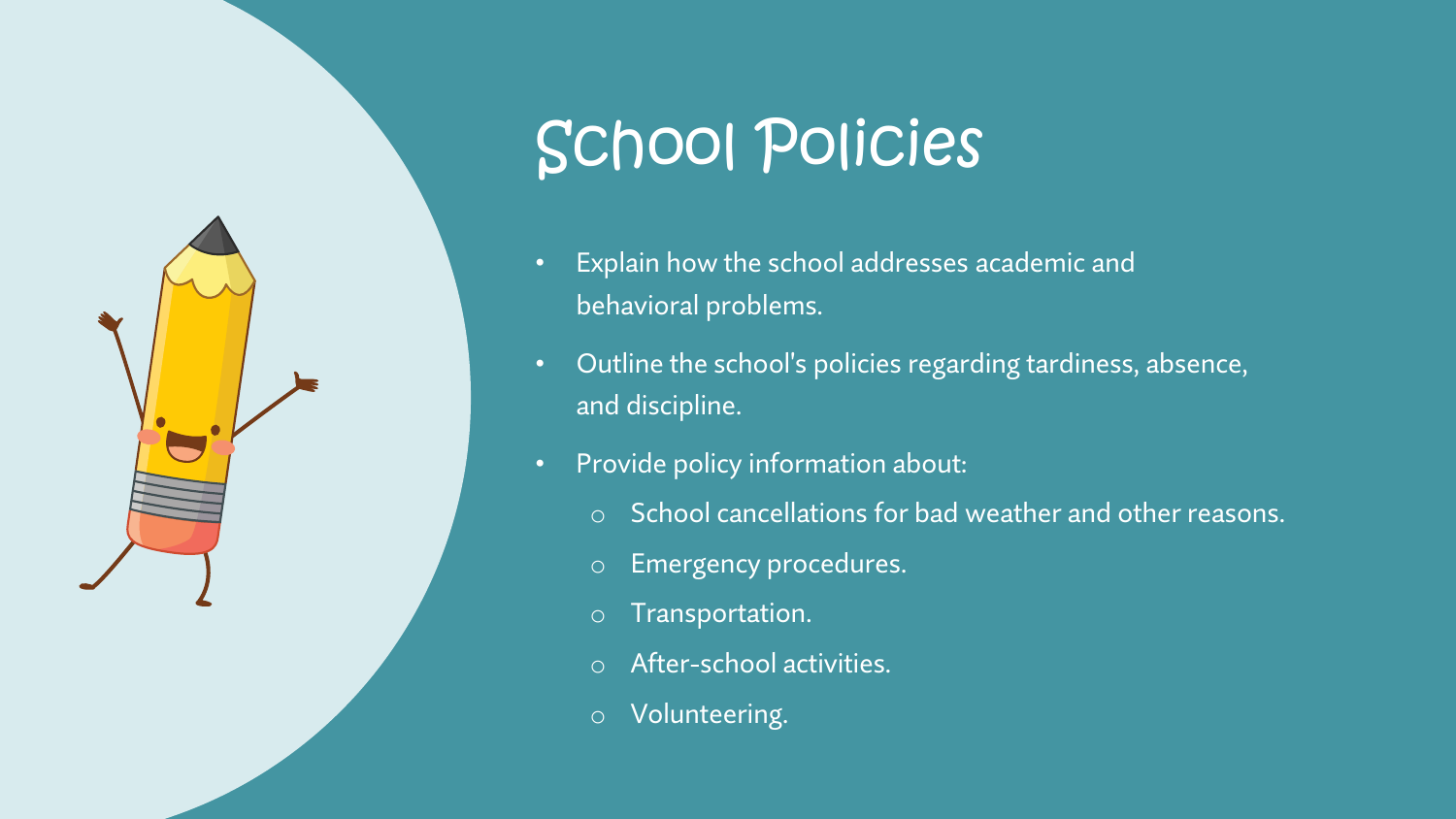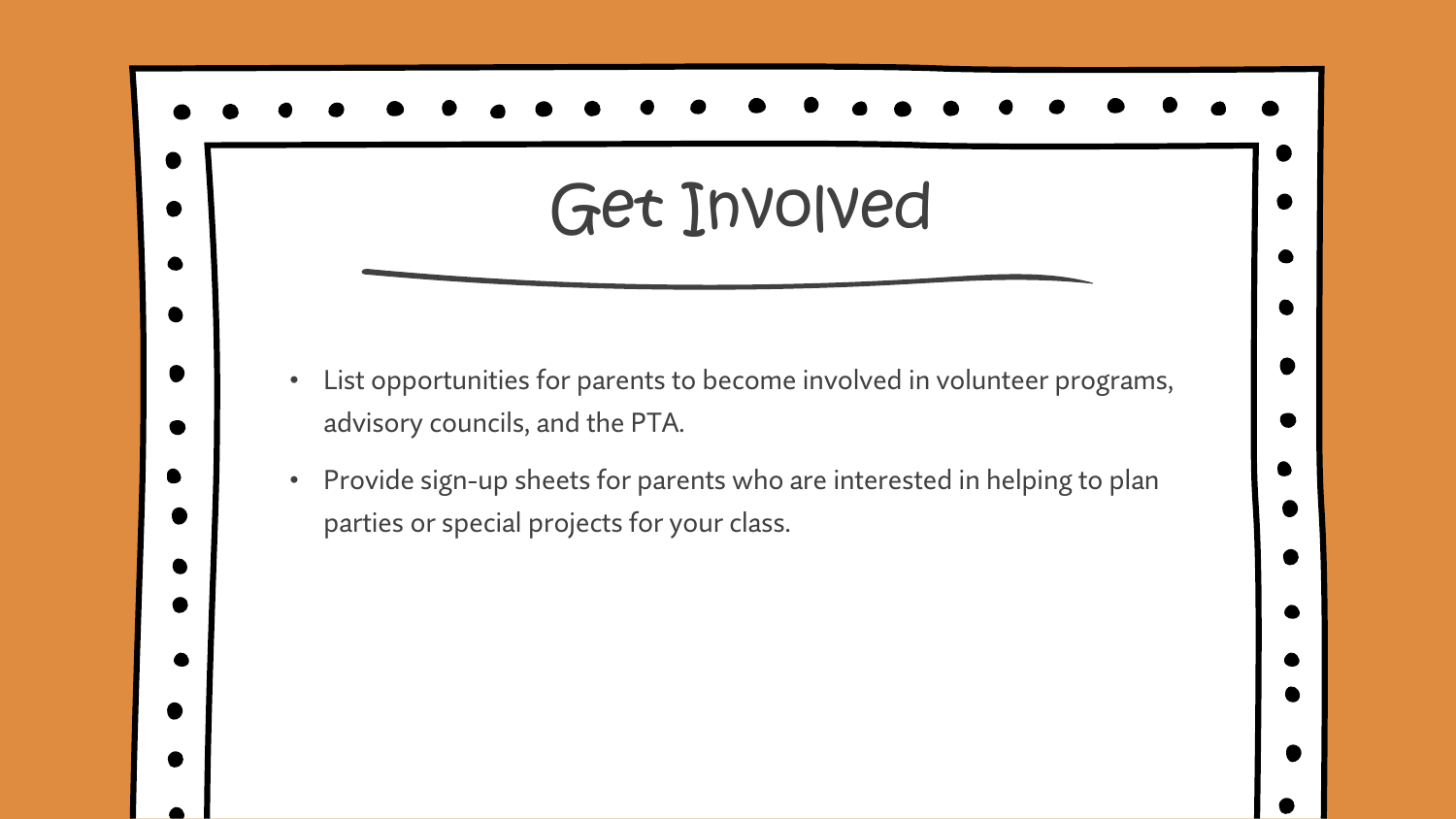

## Questions?

- Take questions from parents.
- Ask parents to fill out a questionnaire about their child.
	- o Have them describe areas in which they would like to see their child improve.
	- o Have them describe their child's personality, interests, and talents